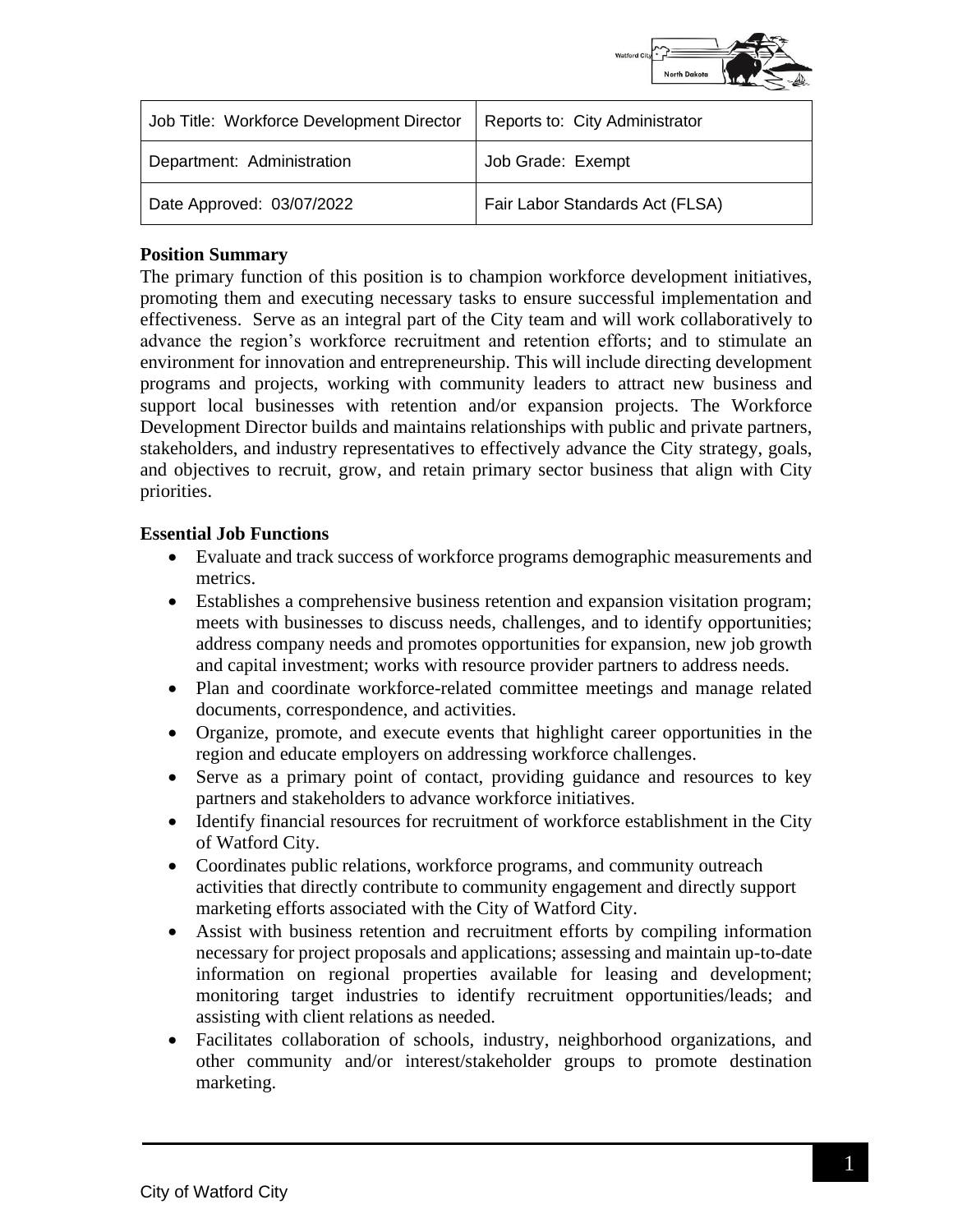

- Provide video and written content to enhance City and County marketing outreach efforts to be used for press releases, website content, social media posts, or print materials.
- Prepares monthly written report to City Council pertaining to development activities, various initiatives, and activities.

# **Requirements/Knowledge/Abilities**

- Excellent interpersonal, influencing, written and oral communication skills comfortable with public speaking.
- Demonstrate ability to build and maintain effective working relationships with all contacted in the course of work.
- Demonstrate knowledge of business development factors impacting business and community vitality.
- Work collaboratively with others in a diverse and inclusive environment.
- Represent and promote the City by serving on task forces, committees and events.
- Highly self-motivated with the ability to multi-task effectively.

## **Education/Experience**

- Requires a bachelor's degree in business or related field, and prior experience in business development is preferred.
- Knowledge of principles, practices, and methods of economic & workforce development.
- Competent user of standard business computer software and client management system.
- Ability to organize and prioritize responsibilities.
- Ability to work within timelines to define and execute steps necessary to bring projects to successful conclusions.
- Must possess a valid State Driver's License.

### **Working Conditions/Physical Demands**

- This position requires mostly day shifts but has occasional requirements to work some evenings and weekends for special events and activities that will take place indoors and or outdoors.
- Occasional overnight travel may be required.
- Mandatory attendance at board and committee meetings as well as required events and conferences.
- Physical demands include moderate physical activity that includes prolonged standing and/or walking.
- Work may require routine travel.
- Must be able to exert up to 10 pounds of force occasionally and/or a negligible amount of force frequently or constantly to lift, carry, push, pull or otherwise move objects, including the human body.